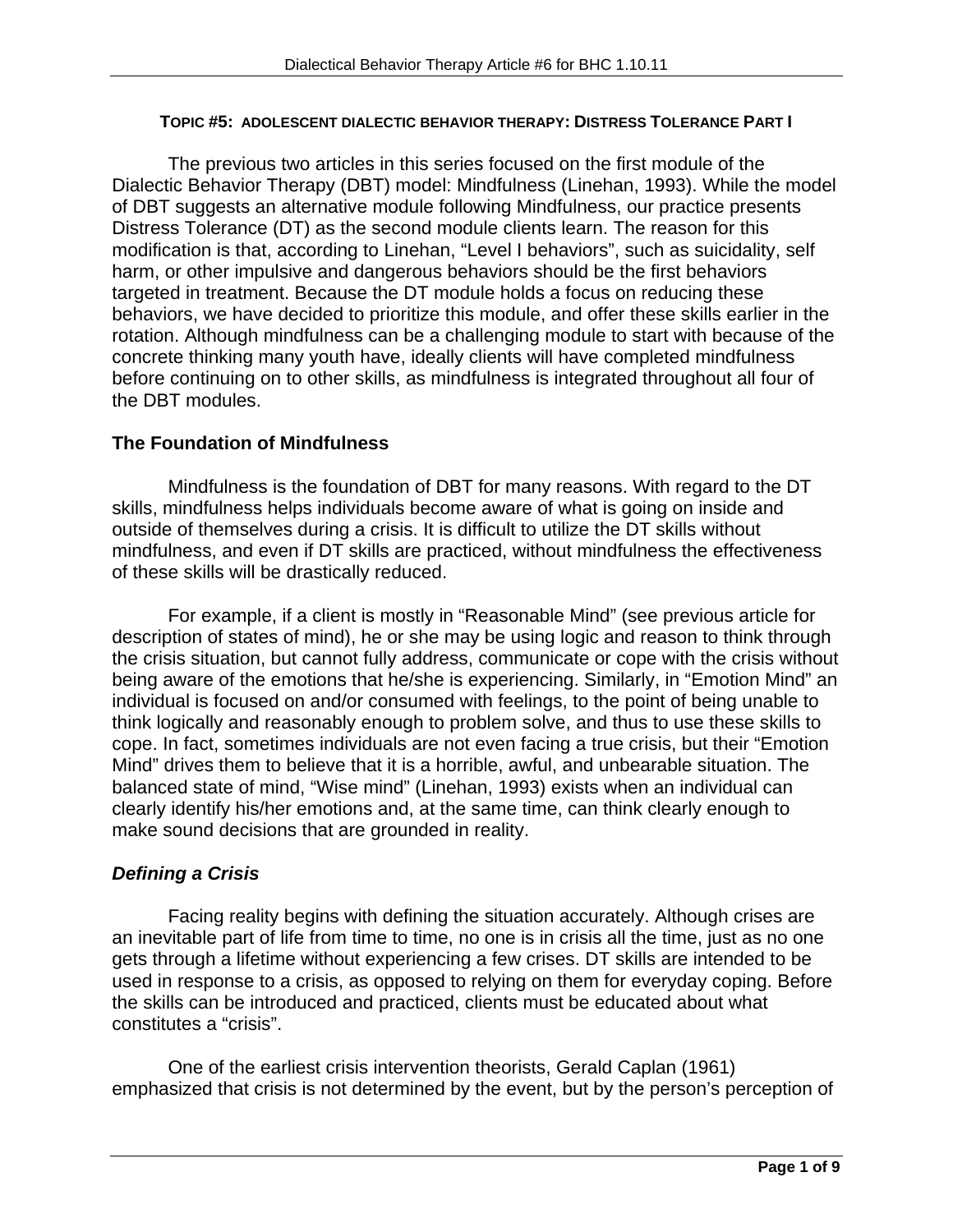the event. This is evident in mass disasters or situations of war. While several people may experience the same event, some individuals may develop a trauma reaction, while others may not. Halpern (1973; as cited in Paol, 1990) widened Caplan's definition of crisis beyond a person's appraisal of a situation, to include a determination by the person that he/she lacks the coping skills needed to handle the situation. As clinicians, it is not our role to determine if an event is a crisis, rather it is our role to help a client who is experiencing a crisis reaction to minimize his/her distress and to implement healthy coping skills (Poal, 1990).

The purpose of providing a DT module is twofold for clients with Borderline Personality Disorder (BPD). First, educating clients about the difference between crisis and non-crisis situations is essential for addressing a BPD client's tendency toward high reactivity. Second, replacing unhealthy coping skills with healthy coping skills is necessary to reduce the high risk nature of their disorder. However, this is another aspect of DT that is vitally important for youth. Because youth's brains are still developing, they are often unable to distinguish between what is temporary and what is long term; often acting impulsively and exhibiting poor judgment (Packard, 2007). In addition, functional Magnetic Resonance Imaging (fMRIs) have shown that when making decisions, more activity in the adolescent brain comes from the amygdala, the emotion center of the brain (National Institute of Mental Health; NIMH, 2010), than adults, who show more activity from the prefrontal cortex, indicating more logic and reason is used to make decisions. As such, it is likely that youth will experience more crises than adults, in that they are developmentally more emotional and impulsive than adults.

Linehan (2003) emphasizes in DT not only what a crisis is, but how to decide whether or not to use these skills in a given situation. Table #1 describes three aspects of a crisis according to the DBT model:

|  | <b>Elements of a Crisis</b>              | When to use DT skills           |  |  |  |  |  |
|--|------------------------------------------|---------------------------------|--|--|--|--|--|
|  | 1. A stressful event or traumatic moment | 1. Must be a true crisis        |  |  |  |  |  |
|  | 2. Short term                            | 2. Cannot be resolved right now |  |  |  |  |  |
|  | 3. Want it resolved right now            | 3. Don't want to make it worse  |  |  |  |  |  |
|  |                                          |                                 |  |  |  |  |  |

*Table #1:* Summary of introductory concepts in Linehan's (2003) Distress Tolerance module.

*A stressful event or traumatic moment*: As mentioned earlier, crisis intervention models describe crisis as a client's interpretation of an event. DT is included in the DBT model because clients with BPD are what are referred to as "crisis-prone clients" (DaTillio & Freeman, 2007), or clients who seem to be in crisis more often than they are not. Furthermore, even non-diagnostic adolescents can display high reactivity to events. This reactivity often leads adults to feel frustrated, powerless, and tempted to say things like, "Stop being so dramatic", or "You're making a big deal out of nothing". However, these kinds of statements only escalate the situation, as they are experienced by adolescents as invalidating, and are not productive to the therapeutic process (the concept of validation will be discussed more in articles pertaining to the Emotion Regulation module). More appropriate interventions would be to direct youth to use alternative DT skills, and to provide support even if the problem does not seem like a crisis to an adult.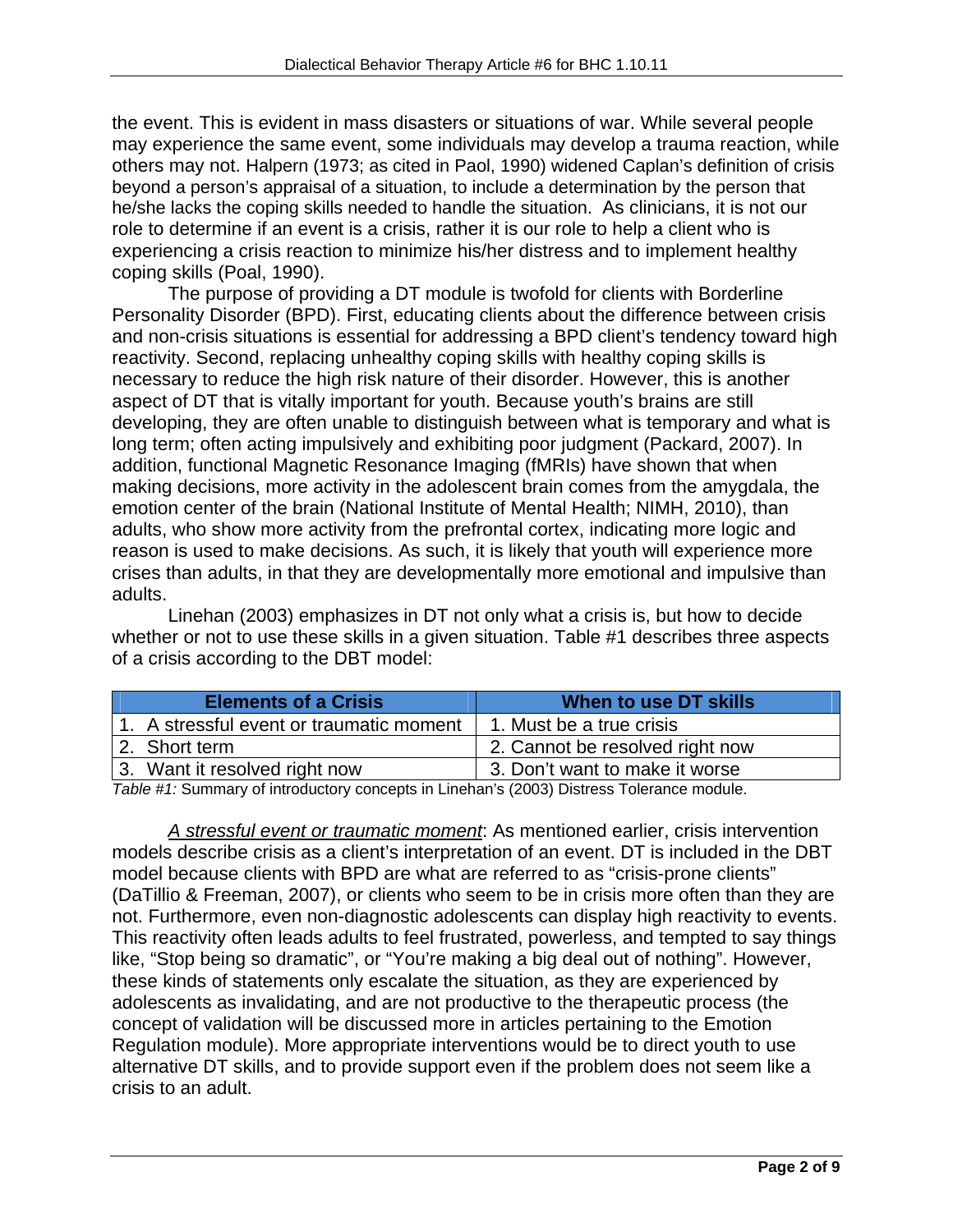*Short term*: In addition to internal reactions to an event, what defines a crisis is that it is a short term or temporary situation. Clients who are experiencing crisis are often having difficulty seeing beyond the crisis, to the "light at the end of the tunnel". In particular, the cognitive limitations of youth are such that seeing into the future or considering consequences are often beyond their capabilities. Thus, it is vital to convey to youth the short term nature of crisis, and to remind them that a crisis is not the same as their everyday life. This encouragement serves as guidance in helping them learn when it is appropriate to use their DT skills, and gives them a clear, concrete intervention for handling these moments in time.

*Want it resolved right now*: If we think back to the crises we have had in our lives, one of the first things we think of is how uncomfortable we were at the time. We would be hard pressed to remember a crisis where we were emotionally, physically, cognitively, and spiritually comfortable. It is this uncomfortability that makes us want to resolve the crisis immediately. If we determine that the crisis is truly a crisis, and not just everyday reality, then we need to consider if the crisis *can* be resolved. For instance, if a youth is in crisis about a boy/girlfriend breaking up with him/her, maybe he/she needs to apologize for something or reach out to the person to talk it over. If there is no resolution in sight, the person may have chosen in the past to make the situation worse, by getting high, running away, threatening or stalking the ex, or isolating and avoiding life. Often, we barter in our head, with our higher power, or with others to "just let me come through this", "let this end", or "let me wake up and find out this was all a dream". Of course this magical thinking is not going to work to resolve the crisis, and neither will the DT skills, however the DT skills can help us survive it.

# *Core Distress Tolerance Skills*

 There are three core distress tolerance skills; distracting, self-soothing and improving the moment. These core skills are very concrete, practical skills intended to act as alternative skills to replace unhealthy coping skills. As mentioned above, these skills are intended to be used in a situation that cannot be resolved right now, and to help individuals survive a crisis without making the situation worse.

*Distracting Skills:* Distracting skills come with the caveat that they are to be used only in a crisis situation. If the problem can be resolved, distracting ourselves from our problems will likely be making the situation worse. Using distracting skills then is a healthy alternative to using destructive coping skills in a situation that cannot be resolved right now.

 Take the example of a bad grade. Youth are under more pressure than ever to do well in school, and many of them put tremendous stress on themselves with regard to academic performance. Let's say that a youth studied really hard for a test, and then got an "F". Clinicians operating from a DBT model will guide the youth through the following process: 1.) Problem-solve: One option is to talk to the teacher and see if it was a mistake, or if there is an alternative to accepting the grade, such as re-taking the test or extra credit. 2.) If the problem can't be resolved, survive it: Let's say it is Friday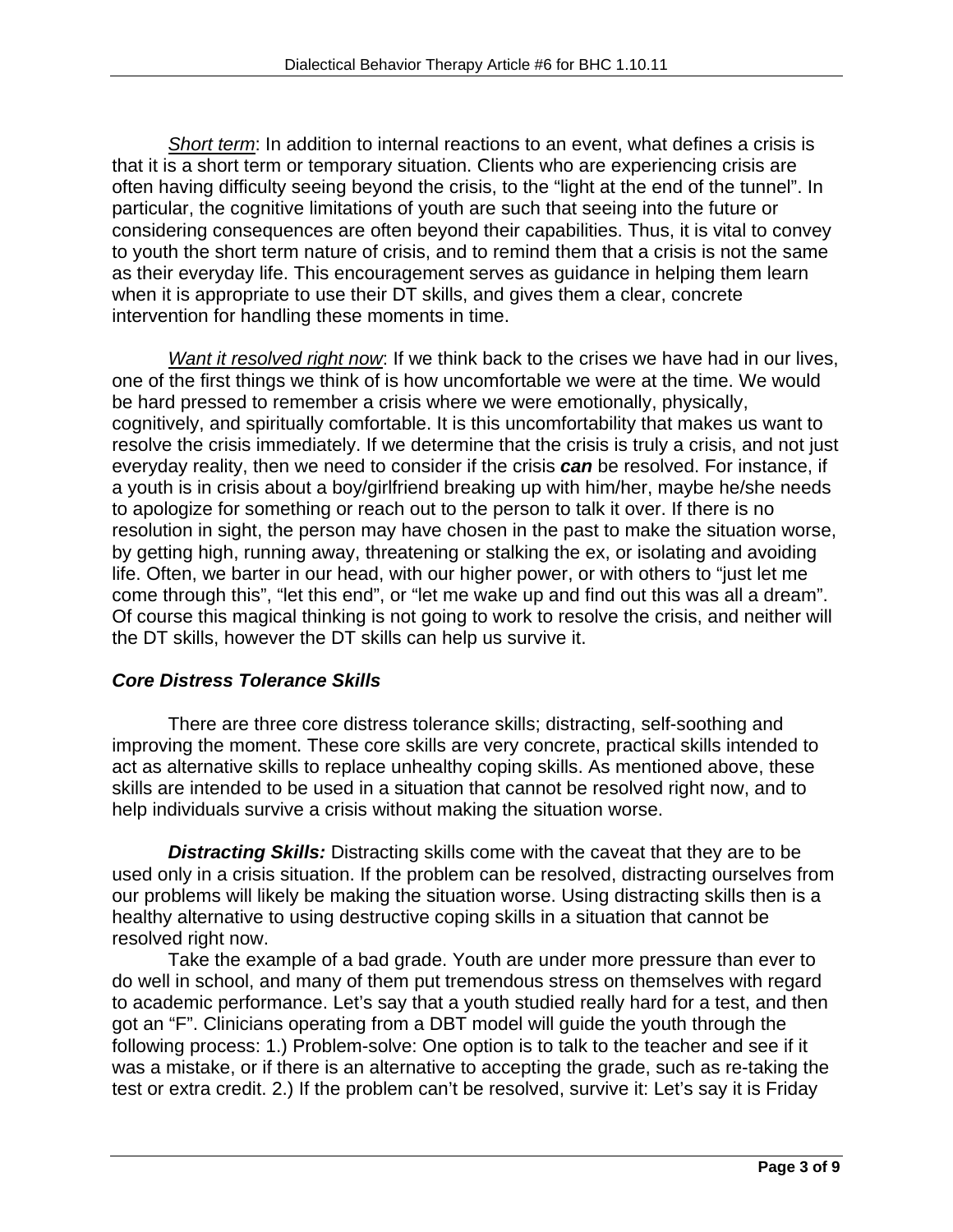afternoon and the teacher has left for the weekend. Rather than having a horrible weekend, or acting out in a way that makes the situation worse, the client should be encouraged to use distracting skills, until the teacher can be contacted.

 The acronym for remembering Distracting skills is Wise Mind ACCEPTS. Table #1 summarizes these skills, however most are self explanatory and do not need further discussion here. There are two modifications my practice has made in the final category, "Sensations". The first is that for the adolescent group, the alternative skill of "sex" has been removed, as it is not appropriate for all ages. The second modification is true for any age group. We have removed the skill of "snapping a rubber band hard against your wrist" for two reasons. One is because we do not teach clients to engage in self punishment of any kind, and this behavior is too similar to self harm to be encouraged. The other reason is that clients will often abuse this to the point of breaking skin, causing bruising, or causing bleeding that could potentially get infected. I do not agree with transferring self harm from one method to another, and therefore have chosen to remove this item altogether.

*Self Soothing Skills:* These skills are divided up by our senses, and are crucial for even non-crisis situations. Self soothing comes with a lot of myths and distorted thinking that can interfere with a client's ability or willingness to adopt these skills. For example, many clients believe that they are not worthy of feeling good. Others believe that it is selfish to care for themselves when other's are more important. At the other extreme, some clients self soothe too much, where they are frequently overindulging in things like alcohol, food, or sleep in order to avoid their pain.

 Self soothing skills are useful in a crisis in that they help us to tolerate painful moments or situations. Take the earlier example of a youth worrying about a grade on a test. If he/she is having trouble relaxing because of fear of failing, a cup of hot tea, a soothing bubble bath, or a look through pictures of a fun vacation can help the youth feel better in the moment, despite being in the midst of a crisis. This example makes it clear how important mindfulness is, in that one can either look at pictures while worrying, or can choose to put all of his/her energy into looking at the pictures, being fully in the moment. The outcome will be drastically different if mindfully engaged in the moment.

**Improving the Moment:** The final core set of DT skills is "Improving the Moment", which again is intended to do just that. Although the moment may be difficult, painful, or scary, we can choose to improve it just a little bit. The benefits of these skills are that they are what I refer to as "take anywhere" skills. Most of them can be done no matter where a youth is, even if they are in a classroom or on a road trip with the family. Things like prayer, deep breathing, finding meaning in a situation, or encouraging one's self to tolerate the moment are skills that youth can do silently and fairly privately.

#### **Summary**

Distress Tolerance, the second module of DBT, is important to introduce early on in the DBT rotation, in order to provide youth with healthy replacement skills for unhealthy and often dangerous behaviors. Before introducing these skills, it is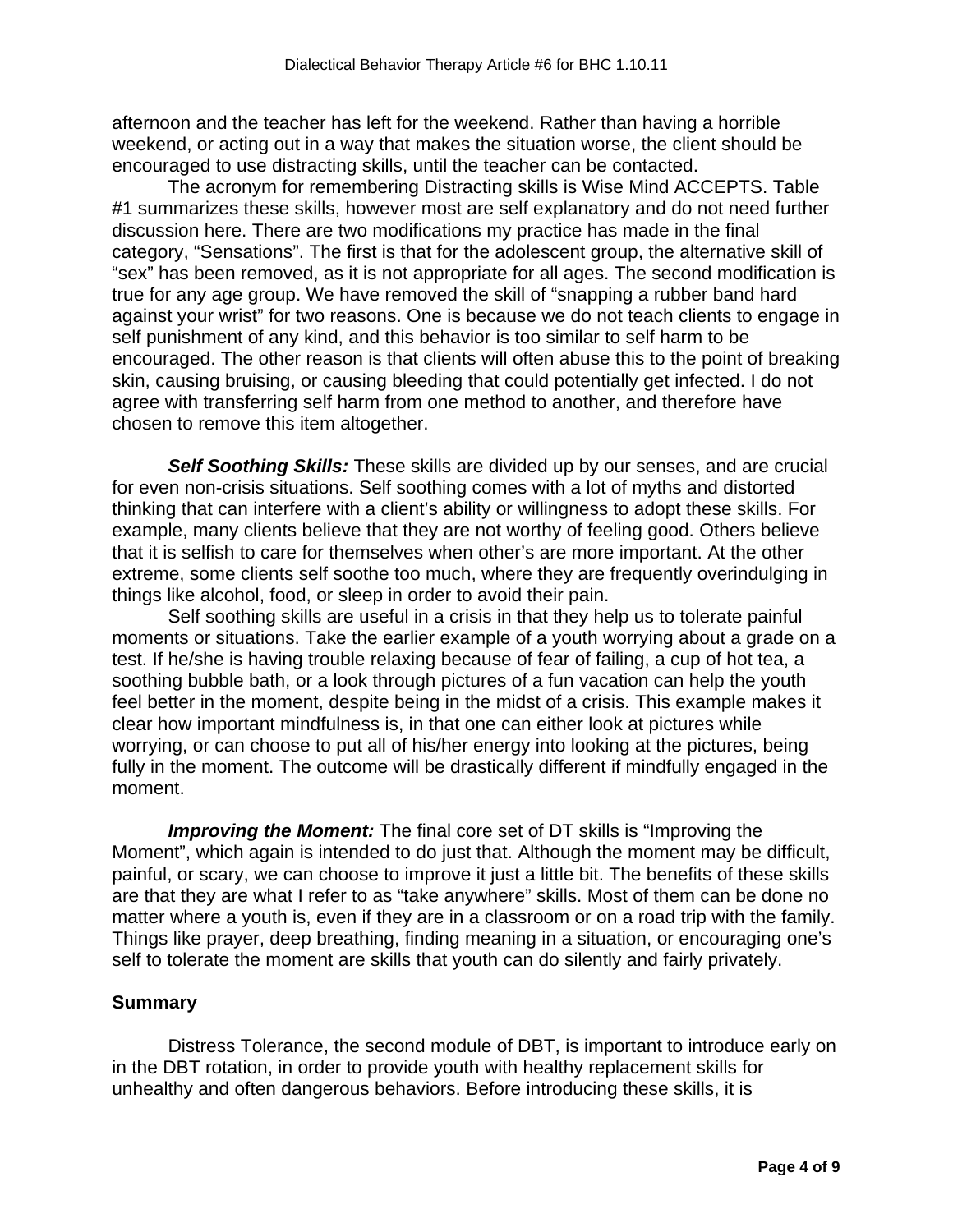necessary to educate clients about the difference between crisis and daily life. The three core DT skills are discussed here, Distracting, Self-Soothing and Improving the Moment, and are summarized in a handy table in order to help with application. The next column in this series will focus on the remainder of the Distress Tolerance skills, primarily, acceptance.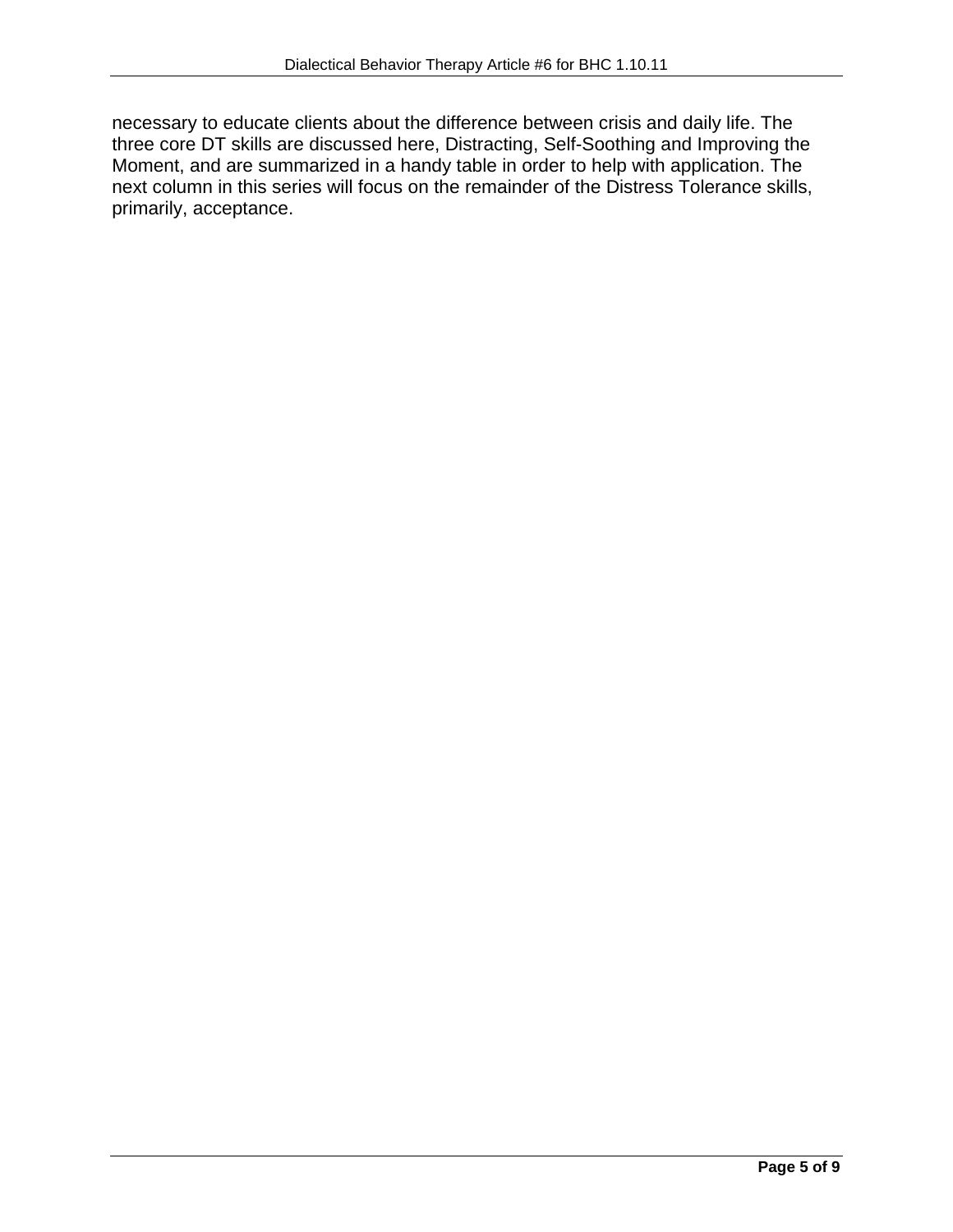|                                                | Table #2. Remembering the Core Distress Tolerance Skills.                                                 |  |  |  |
|------------------------------------------------|-----------------------------------------------------------------------------------------------------------|--|--|--|
| <b>Core Distress Tolerance Skills</b>          | <b>Examples of Types of Skills</b>                                                                        |  |  |  |
|                                                | <b>Activities-Playing a computer game or watching TV</b>                                                  |  |  |  |
|                                                | <b>Contributing-Donating your old clothes or helping</b>                                                  |  |  |  |
|                                                | someone around the house                                                                                  |  |  |  |
|                                                | Comparisons-To those less fortunate than us                                                               |  |  |  |
| <b>Distracting-</b> Wise Mind "ACCEPTS" is the | opposite Emotions- Watch a movie, read a book or                                                          |  |  |  |
| acronym used to remember these                 | arrange a meeting with a person that makes you feel                                                       |  |  |  |
| important skills when one is in a crisis       | an emotion that's different                                                                               |  |  |  |
| situation                                      | Pushing away-Mental imagery; putting problems in a<br>box and up on the shelf                             |  |  |  |
|                                                | Thoughts-Counting; mentally challenging activities                                                        |  |  |  |
|                                                | Sensations-holding ice in your hands, drawing on                                                          |  |  |  |
|                                                | yourself with a red pen, very loud music, hot shower                                                      |  |  |  |
|                                                | Vision-Look at pretty scenery or pictures, watch a                                                        |  |  |  |
|                                                | candle flame, look at lake, pond or stream or a                                                           |  |  |  |
|                                                | tabletop waterfall or fishtank                                                                            |  |  |  |
|                                                | Touch-Pet your pet, cuddle up in a warm and soft                                                          |  |  |  |
|                                                | robe or blanket, use a handheld massager on your                                                          |  |  |  |
|                                                | legs, arms or back, put silky smooth lotion or oil on                                                     |  |  |  |
| Self-Soothing-Broken down into our 5           | your skin                                                                                                 |  |  |  |
| senses, these are skills that are good to      | Taste-Enjoy a cup of tea or cocoa, suck a piece of                                                        |  |  |  |
| use even in non-crisis situations, and         | candy or a lollipop, have a ripe piece of fresh fruit                                                     |  |  |  |
| highlight the importance of self care          | <b>Smell-Spray some perfume, light a smelly candle,</b>                                                   |  |  |  |
|                                                | go outside and smell the crisp air, bake something                                                        |  |  |  |
|                                                | Sound-Listen to the radio, ipod or tv; play an                                                            |  |  |  |
|                                                | instrument or see a band play; put on a sound                                                             |  |  |  |
|                                                | machine; listen to someone's conversation; call a                                                         |  |  |  |
|                                                | friend or family member                                                                                   |  |  |  |
|                                                | Imagery-Imagine a safe place; Imagine the situation                                                       |  |  |  |
|                                                | working out for the best; Imagine a time when you                                                         |  |  |  |
|                                                | weren't in crisis                                                                                         |  |  |  |
|                                                | Create Meaning-Ask yourself "What is the purpose                                                          |  |  |  |
|                                                | of this?", "Why am I going through this?" Reading                                                         |  |  |  |
|                                                | spiritual books or speaking with spiritual advisors                                                       |  |  |  |
|                                                | can help us find meaning as well                                                                          |  |  |  |
|                                                | <b>Prayer-Asking for help from a higher power;</b>                                                        |  |  |  |
|                                                | communicating with or asking for help from; reading                                                       |  |  |  |
|                                                | or reciting prayers; opening oneself up to                                                                |  |  |  |
| <b>Improving the Moment-These skills spell</b> | communication from a higher power                                                                         |  |  |  |
| out "IMPROVE" and can be used almost           | Relaxation-stretching, yoga, deep breathing, sitting                                                      |  |  |  |
| anywhere                                       | or lying in a relaxing position, getting a massage                                                        |  |  |  |
|                                                | One thing in the moment-Focusing on one thing at a                                                        |  |  |  |
|                                                | time, one second at a time. Slowing down; dealing                                                         |  |  |  |
|                                                | with only a thought, emotion, or conversation                                                             |  |  |  |
|                                                | Vacation-Taking a drive for a few minutes, hours, or                                                      |  |  |  |
|                                                | days, pulling the covers over your head for 5<br>minutes, putting a responsibility off until the next day |  |  |  |
|                                                |                                                                                                           |  |  |  |
|                                                |                                                                                                           |  |  |  |
|                                                | <b>Encouragement-Cheerleading yourself, telling</b>                                                       |  |  |  |
|                                                | yourself you can do it, you can survive; talking to<br>someone who encourages you; finding a support      |  |  |  |

|  |  |  | Table #2: Remembering the Core Distress Tolerance Skills. |  |
|--|--|--|-----------------------------------------------------------|--|
|  |  |  |                                                           |  |
|  |  |  |                                                           |  |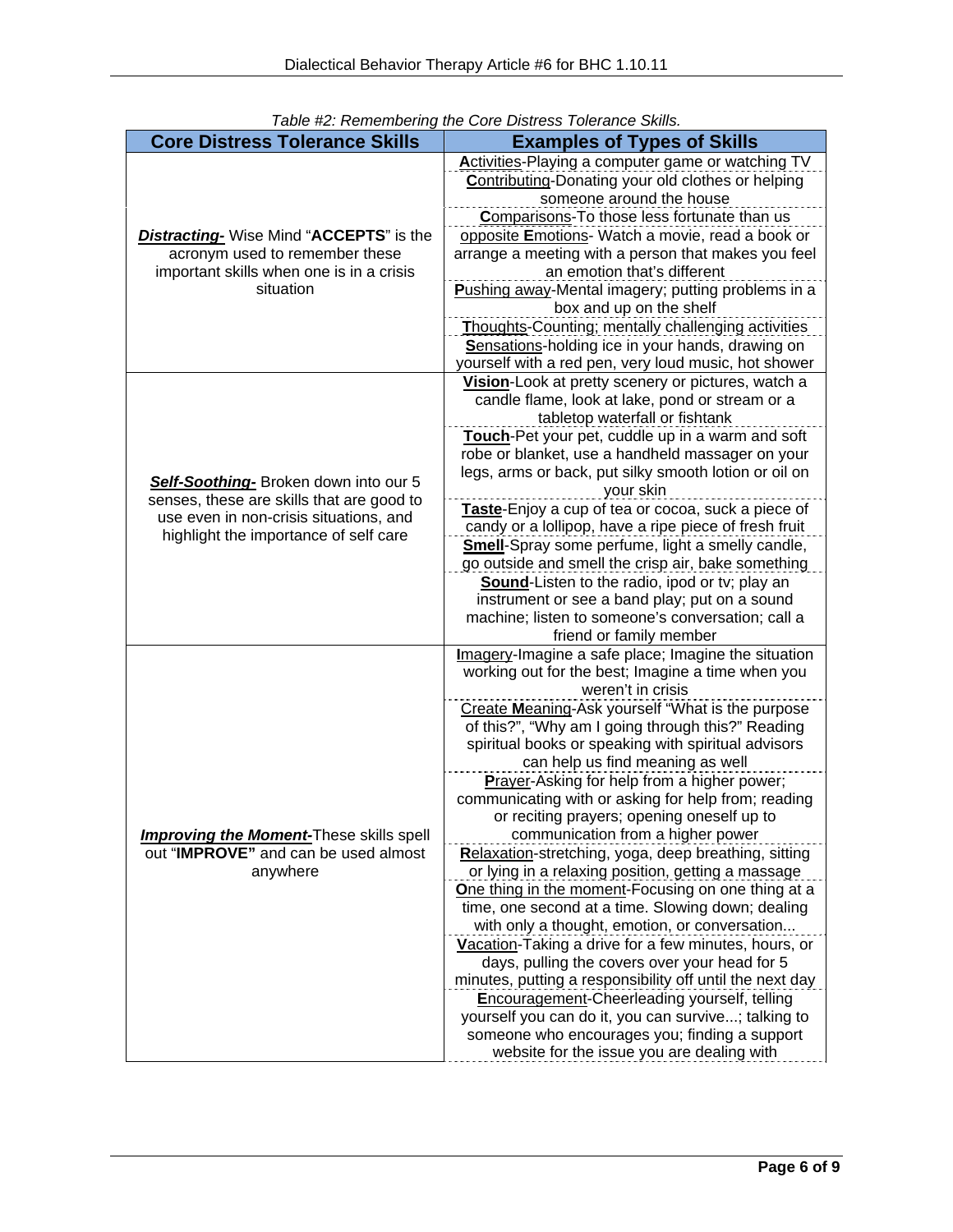### References

Caplan, G. (1961) *Prevention of Mental Disorders in Children.* New York: Basic Books.

- DaTillio, F. M. & Freeman, A. (2007). *Cognitive-Behavioral Strategies in Crisis Intervention. (3rd ed.).* New York: Guilford Press.
- Linehan, M. M. (1993). *Cognitive therapy for Borderline Personality Disorder*. New York: Guilford Press.

Linehan, M. M. (2003). Part One: Crisis. Retrieved on January 1, 2010 from:

http://www.dbtselfhelp.com/html/part\_12.html

National Institute of Mental Health (2010). Teenage Brain: A work in progress (Fact

Sheet). Retrieved on January 1, 2010 from:

http://www.nimh.nih.gov/health/publications/teenage-brain-a-work-in-progress-

fact-sheet/index.shtml

Packard, E. (2007). That teenage feeling: Harvard researchers may have found

biological clues to quirky adolescent behavior. *APA Monitor, 38*(4). 20-24.

Poal, P. (1990). Introduction to the theory and practice of crisis intervention. *Psychology* 

*Quaderns, 10,* 121-140.

the mechanisms that worked in the past can be used in the present situation.

Albert R. Roberts (2005) Crisis Intervention Handbook: assessment, treatment and research, Oxford University Press, Oxford. (ArticlesBase SC #2124891)

#### Caplan suggests that the essential

factor determining the occurrence of a crisis is an imbalance between the perceived difficulty and importance of the threatening situation and the resources immediately available to deal with it; the crisis refers to the person's emotional reaction not to the threatening situation itself.

People are in a state of crisis when they face an obstacle to important life goals—and obstacle that is, for a time, insurmountable by the use of customary methods of problem solving." --Caplan, 1961 Caplan, G. (1961) *Prevention of Mental Disorders in Children.* New York: Basic Books.